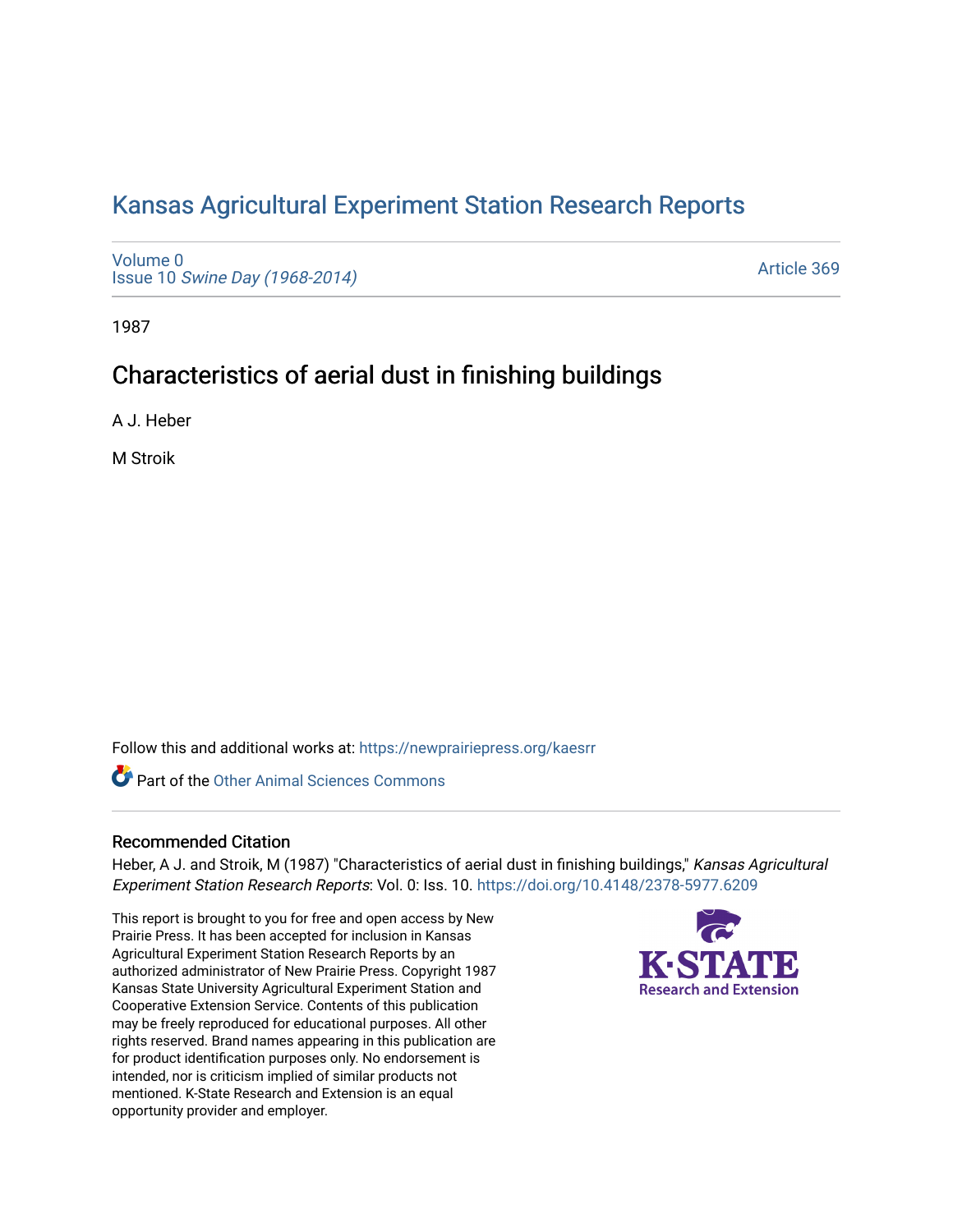## Characteristics of aerial dust in finishing buildings

## **Abstract**

Eleven finishing units were surveyed to study the characteristics of aerial dust and factors that influence dust concentrations. Feed dust was the major portion of the total dust mass and can be minimized with feed additives, less feed wastage, enclosed feed delivery, and periodic cleaning. Ventilation was the primary method for dust removal. Naturally ventilated buildings had higher dust concentrations than mechanically ventilated buildings because of lower average airflow rates, especially during cold weather. Swine workers can minimize respiratory symptoms by wearing face masks.; Swine Day, Manhattan, KS, November 19, 1987

## Keywords

Swine day, 1987; Kansas Agricultural Experiment Station contribution; no. 88-125-S; Report of progress (Kansas State University. Agricultural Experiment Station and Cooperative Extension Service); 528; Swine; Aerial dust; Finishing pigs; Ventilation

## Creative Commons License



This work is licensed under a [Creative Commons Attribution 4.0 License](https://creativecommons.org/licenses/by/4.0/).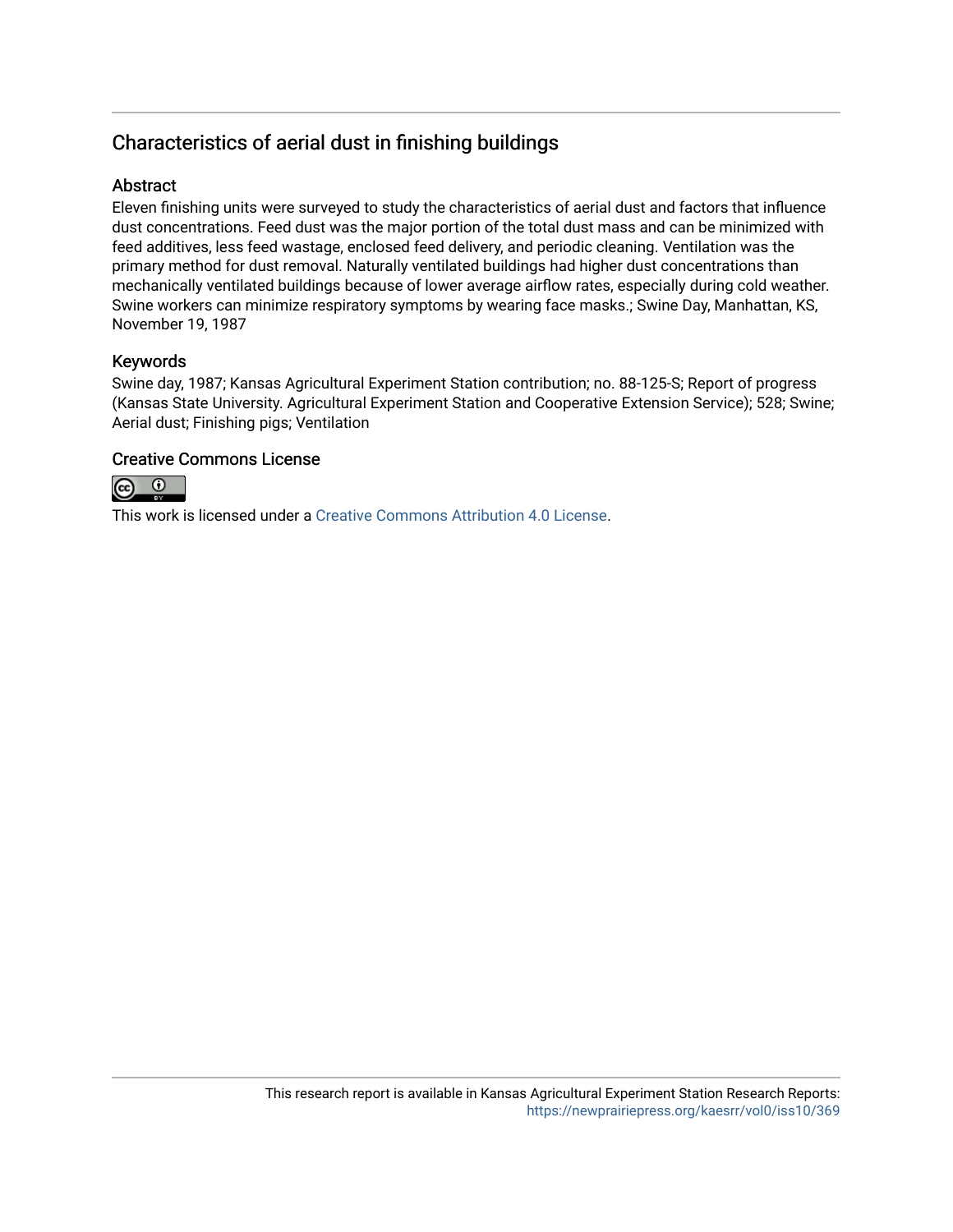

#### Summary

Eleven finishing units were surveyed to study the characteristics of aerial dust and factors that influence dust concentrations. Feed dust was the major portion of the total dust mass and can be minimized with feed additives, less feed wastage, enclosed feed delivery, and periodic cleaning. Ventilation was the primary Naturally ventilated buildings had higher dust method for dust removal. concentrations than mechanically ventilated buildings because of lower average airflow rates, especially during cold weather. Swine workers can minimize respiratory symptoms by wearing face masks.

#### Introduction

The control of solid airborne particles or dust is an important aspect of environmental management in swine housing. The quantity, size, and composition of the particles help to determine their detrimental effects and the potential for possible dust control measures. The objectives of this research were to study the characteristics of airborne dust inside finishing houses.

#### Procedures

Dust samples and environmental data were collected from 11 commercial finishing buildings located within 40 miles from Manhattan (Table 1). Each unit was surveyed eight times between July, 1985 and March, 1986. An outside sample and several inside samples of aerial dust were collected on filters during 1-hr visits made between 9:00 a.m. and 5:00 p.m. Air samplers were placed in the service alley toward the center of the room.

Dust concentration by mass was determined from inside and outside filtered samples. The number of particles per unit volume of air was counted with an electronic particle analyzer after the dust was washed from a filter into a liquid solution. Another filtered sample was prepared from observations with a light microscope and an electron scanning microscope.

85

We acknowledge gratefully financial support from the National Pork Producers Council and the Kansas Agricultural Experiment Station and participation by members of the Kansas Pork Producers Council.

Dept. of Agricultural Engineering.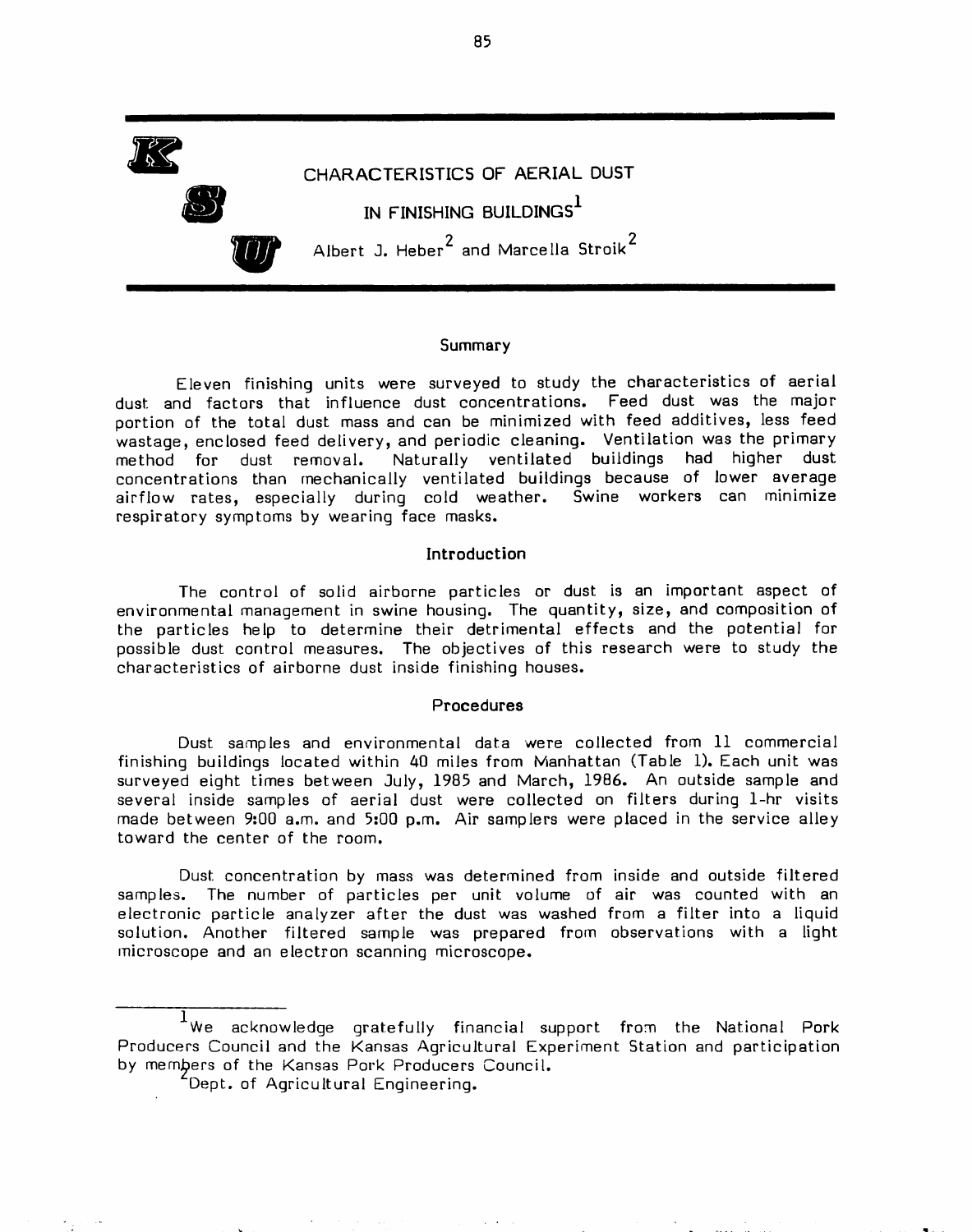#### Results and Discussion

A particle is respirable if it is small enough to be inhaled into the lung. We identified starch, grain meal, and skin particles in the nonrespirable size range with the light microscope. The occurrence of large, nonrespirable particles is responsible for  $1$ ) more settled dust, 2) higher odor levels, 3) higher mass concentrations of aerial dust, and 4) irritation of the upper respiratory tract where large particles are filtered out before reaching the lung tissue. Seventy-eight percent of the nonrespirable particles were identified as starch and grain meal, which arise from the feed. Skin particles comprised only 1 percent (Table 2). Both respirable and nonrespirable particles were identified with the scanning electron microscope. About 65% of the 1,518 particles we observed with this method were identified as grain meal, 13.5% were starch and 1% were skin. The inorganic portion of aerial dust averaged 13.1%. Potential sources of inorganic particles include soil and feed supplements. Since a major portion of the dust originates from feed, effective dust control measures may include: 1) adding tallow, soybean oil, or water to the feed 2) totally enclosing the feed delivery system, 3) reducing feed wastage, and 4) cleaning the floors.

Dust concentrations were based on the mass (mq) of dust per cubic meter (MCM). Inside the units, the concentrations ranged from 0.4 to 38.2 MCM and averaged 8.1 MCM. The average outdoor concentration was only 0.3 MCM. For comparison, we will mention that OSHA has a threshold of 10 MCM over an 8-hr work period for nontoxic industrial dusts. This concentration was exceeded during 25 of the 88 farm visits.

We found higher dust levels in the winter than in the summer. Also, the modified-open-front (MOF) buildings were generally dustier than the mechanically ventilated buildings, but mostly during cold oustide temperatures (Figure 1). Higher dust levels in MOF units corresponded to less ventilation as the buildings were closed up during cold wether. It was also found that, at equal temperature differences indicating approximately equal airflows, MOF's were consistently dustier than mechanically ventilated buildings. This was probably due to less uniform air circulation patterns in MOF buildings. Lower dust concentrations were also seen with higher inside relative humidity. As partilces take on water in moist air, they tend to settle out. The buildings were also visually observed for cleanliness. Two exceptionally clean units had average dust levels of 3.3 and 7.7 MCM. Two units that were consistently below typical cleanliness had average dust levels of  $10.3$  and  $14.5$  MCM.

A written survey of 12 workers among the 11 farms showed that eight persons experienced coughing. The survey also reported four each for sneezing, eye irritation, and coughing up of phlegm and two each for chills/fever, chest tightness, and shortness of breath. One worker reported no symptoms, whereas another indicated that his coughing never subsided, even after work. All workers were non-smokers. Dust masks can significantly reduce the amount of dust entering the respiratory tract.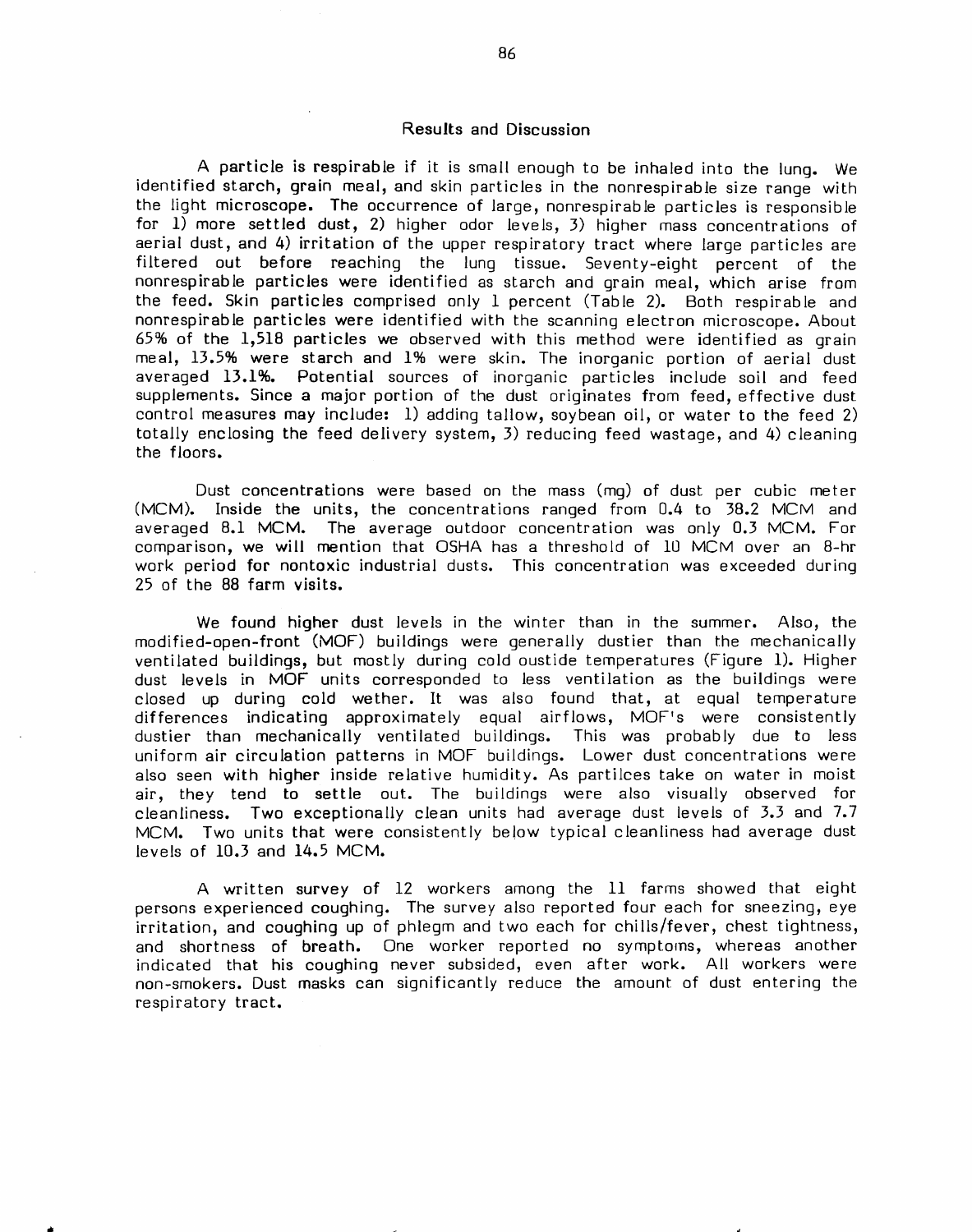| Unit                             | Type               | $\frac{Size}{ft}$ | Hyg <sup>1</sup> | T in<br>F | T out<br>F | RH.<br>% | NTMG <sub>3</sub> |
|----------------------------------|--------------------|-------------------|------------------|-----------|------------|----------|-------------------|
| A                                | Mech               | 5917              | Avg              | 53        | 74         | 64       | 7.0               |
|                                  | Mech               | 10543             | Avq              | 50        | 68         | 68       | 6.0               |
|                                  | Nat                | 5906              | Poor             | 58        | 68         | 64       | 14.5              |
|                                  | $Nat_{*}$          | 3550              | Avq              | 55        | 67         | 61       | 11.3              |
|                                  | Nat $_{\rm \star}$ | 2808              | Avq              | 63        | 72         | 63       | 3.1               |
| $B_{C1c}$<br>$D_{1c}$<br>$E_{c}$ | Nat $_{\rm *}$     | 4454              | Good             | 48        | 67         | 69       | 7.7               |
|                                  | Nat $_{\ast}$      | 2905              | Avq              | 52        | 68         | 65       | 6.6               |
| G <sub>c</sub>                   | Nat                | 4841              | Avq              | 63        | 70         | 68       | 5.2               |
| $\mathbf I$                      | Mech               | 979               | Poor             | 55        | 76         | 61       | 10.3              |
| J                                | <b>Nat</b>         | 6509              | Avq              | 52        | 71         | 58       | 11.2              |
| Κ                                | Mech               | 5917              | Good             | 59        | 70         | 64       | 3.3               |

Table 1. Building Parameters and Averages of Environmental Data

Monoslope roof. Others were gable roofs.<br>
CAutomatic curtains. Other naturally ventilated units used manual panels.<br>
2 Automatic sprinklers for cooling.<br>
3 Visual rating of building cleanliness.<br>
Inside-outside dust concen

| Particle<br>Type                             | Diameter at Upper Limit of Each Size Class, um |      |      |                   |                         |                   |                  |                       |  |  |  |
|----------------------------------------------|------------------------------------------------|------|------|-------------------|-------------------------|-------------------|------------------|-----------------------|--|--|--|
|                                              | $2.7$                                          | 3.8  | 5.4  | 7.6               | 10.8                    | 15.3              | 21.6             | 30.5                  |  |  |  |
| Total<br>Starch<br>Grain meal<br><b>Skin</b> | 8544                                           | 2432 | 1682 | 1286<br>64<br>885 | 1011<br>124<br>697<br>4 | 661<br>149<br>426 | 352<br>99<br>202 | 158<br>53<br>82<br>-6 |  |  |  |

Table 2. Compiled Particle Counts from 86 Samples by Light Microscopy